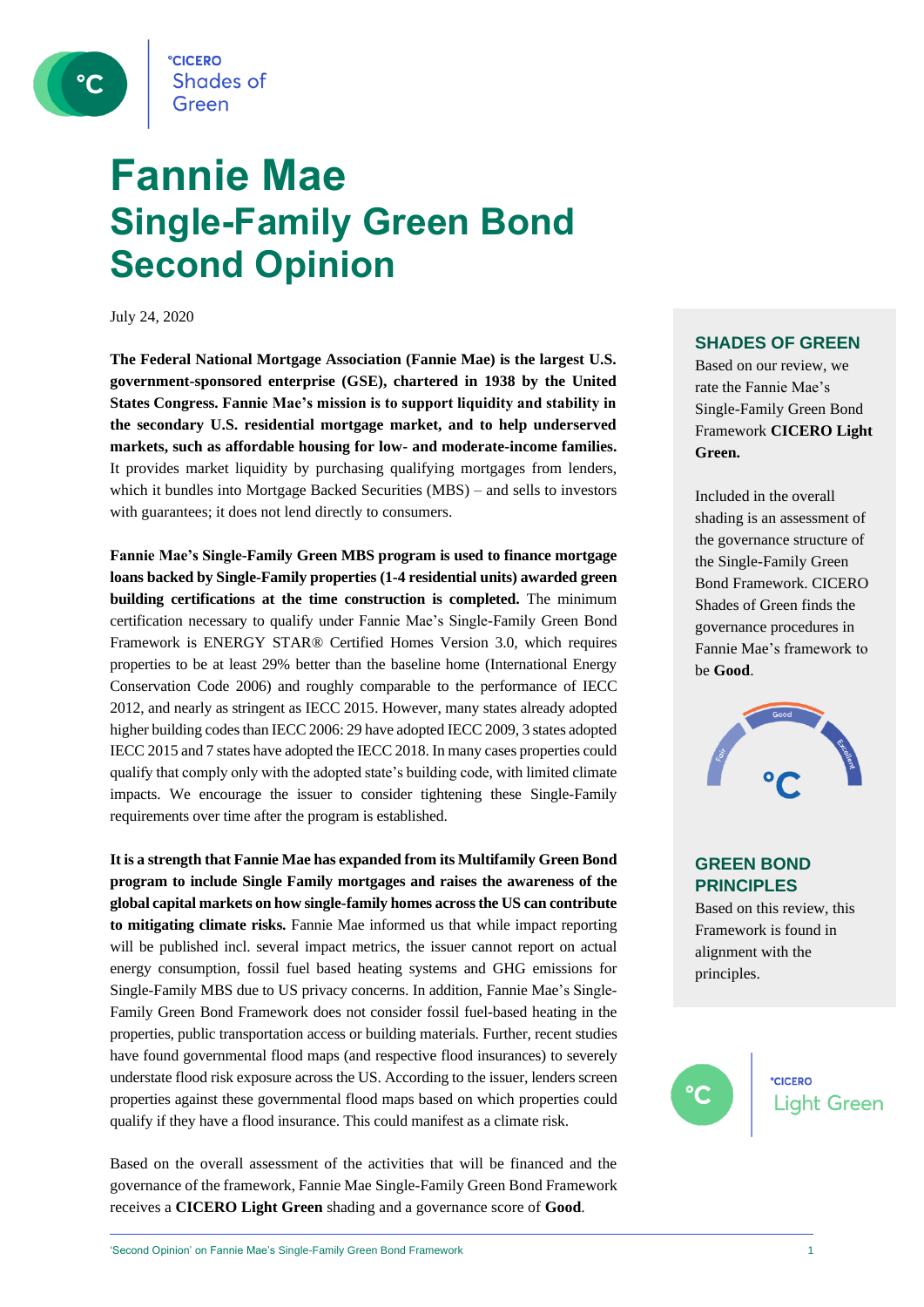

# **Contents**

| $\mathbf{1}$   | <b>Terms and methodology <i>CONSIDERATION</i> <b><i>CONSIDERATION CONSIDERATION CONSIDERATION</i> <b><i>CONSIDERATION</i></b></b></b> |    |
|----------------|---------------------------------------------------------------------------------------------------------------------------------------|----|
|                |                                                                                                                                       |    |
| $\overline{2}$ | Brief description of Fannie Mae's Single-Family Green Bond Framework and related policies __________ 4                                |    |
|                |                                                                                                                                       |    |
|                |                                                                                                                                       |    |
|                |                                                                                                                                       |    |
|                |                                                                                                                                       |    |
|                |                                                                                                                                       |    |
| 3              | Assessment of Fannie Mae's Single-Family Green Bond Framework and policies ________________________8                                  |    |
|                |                                                                                                                                       |    |
|                |                                                                                                                                       |    |
|                |                                                                                                                                       |    |
|                |                                                                                                                                       |    |
|                |                                                                                                                                       |    |
|                |                                                                                                                                       |    |
|                | <b>Appendix 1:</b> Referenced Documents List <b>Example 2014</b> 2022 2023 2024 2024 2022 2023 2024 2022 2023 2024 2022 2023          | 12 |
|                | <b>Appendix 2:</b> About CICERO Shades of Green                                                                                       | 13 |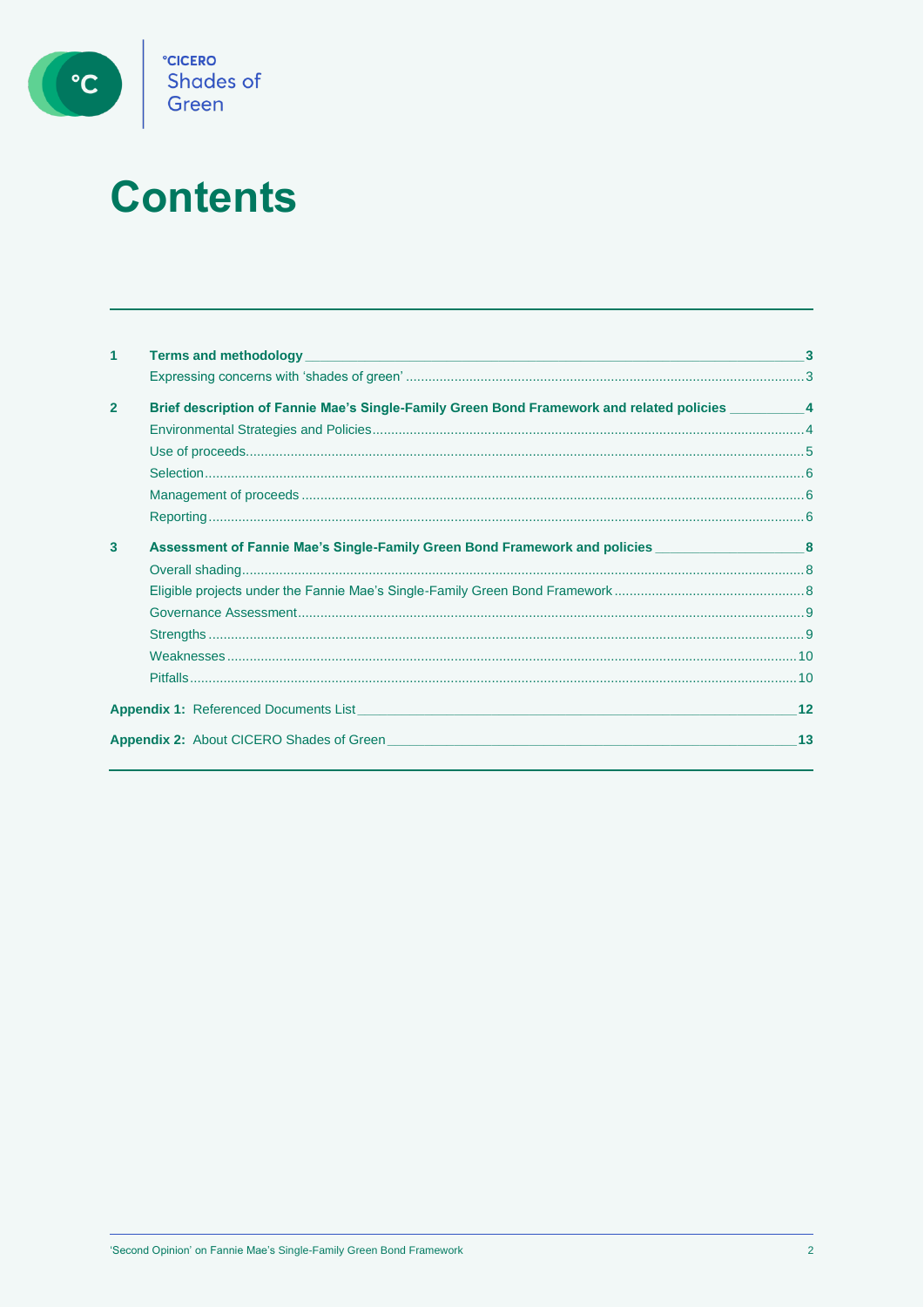

**CICERO** Shades of Green

### **1 Terms and methodology**

This note provides CICERO Shades of Green's (CICERO Green) second opinion of the client's framework dated June 15, 2020<sup>1</sup>. This second opinion remains relevant to all green bonds and/or loans issued under this framework for the duration of three years from publication of this second opinion, as long as the framework remains unchanged. Any amendments or updates to the framework require a revised second opinion. CICERO Green encourages the client to make this second opinion publicly available. If any part of the second opinion is quoted, the full report must be made available.

The second opinion is based on a review of the framework and documentation of the client's policies and processes, as well as information gathered during meetings, teleconferences and email correspondence.

#### **Expressing concerns with 'shades of green'**

CICERO Green second opinions are graded dark green, medium green or light green, reflecting a broad, qualitative review of the climate and environmental risks and ambitions. The shading methodology aims to provide transparency to investors that seek to understand and act upon potential exposure to climate risks and impacts. Investments in all shades of green projects are necessary in order to successfully implement the ambition of the Paris agreement. The shades are intended to communicate the following:



Sound governance and transparency processes facilitate delivery of the client's climate and environmental ambitions laid out in the framework. Hence, key governance aspects that can influence the implementation of the green bond are carefully considered and reflected in the overall shading. CICERO Green considers four factors in its review of the client's governance processes: 1) the policies and goals of relevance to the green bond framework; 2) the selection process used to identify and approve eligible projects under the framework, 3) the management of proceeds and 4) the reporting on the projects to investors. Based on these factors, we assign an overall governance grade: Fair, Good or Excellent. Please note this is not a substitute for a full evaluation of the governance of the issuing institution, and does not cover, e.g., corruption.

<sup>1</sup> Retroactive application of the framework is eligible as long as Fannie Mae has followed the criteria outlined in this framework.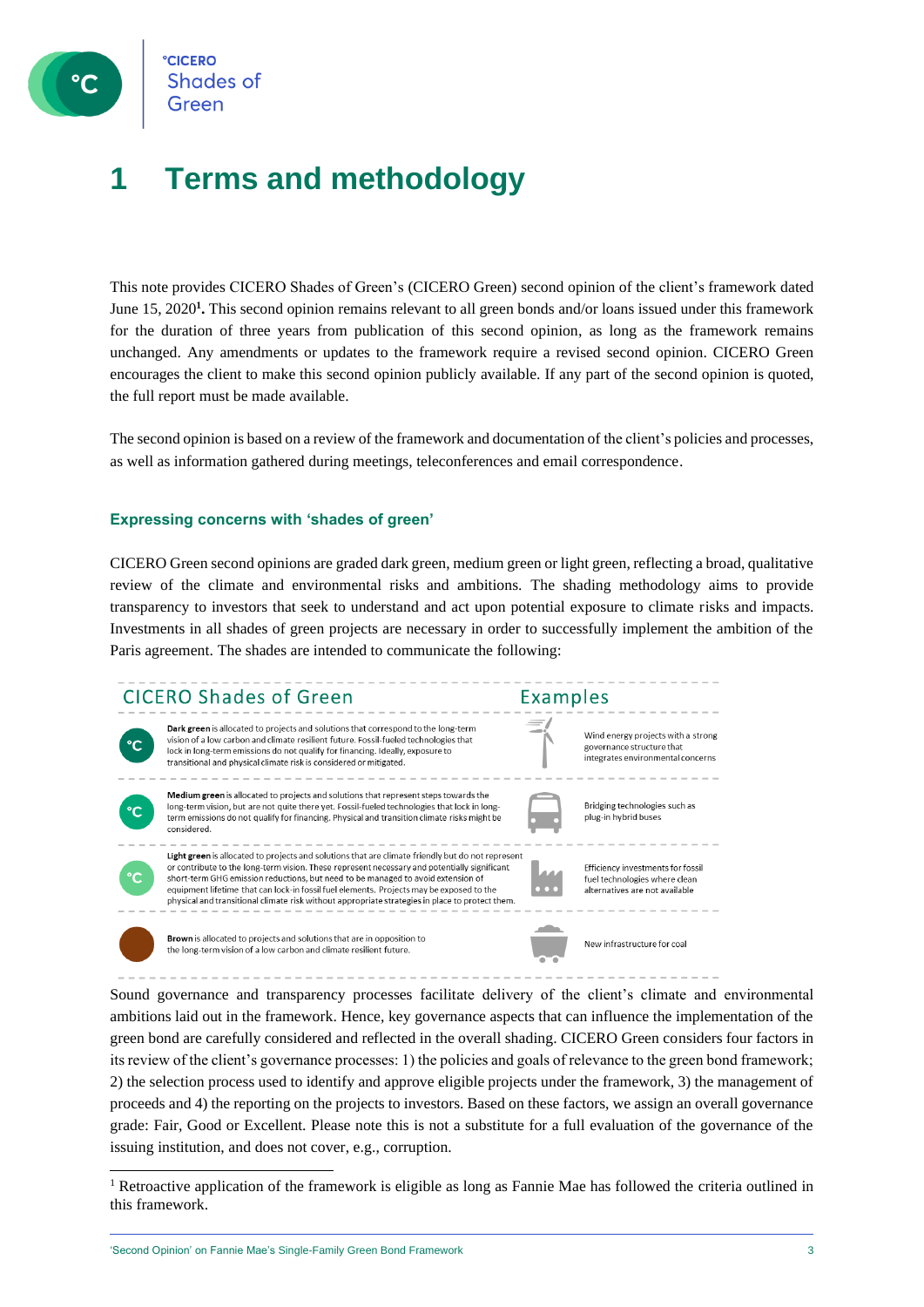

### **2 Brief description of Fannie Mae's Single-Family Green Bond Framework and related policies**

The Federal National Mortgage Association (Fannie Mae) is the largest U.S. government-sponsored enterprise (GSE), chartered in 1938 by the United States Congress. Fannie Mae's mission is to support liquidity and stability in the secondary U.S. residential mortgage market, and to help underserved markets, such as affordable housing for low- and moderate-income home buyers. It provides market liquidity by purchasing qualifying mortgages from lenders, which it bundles into securitized bonds – or Mortgage Backed Securities (MBS) – and sells to investors with guarantees; it does not lend directly to consumers.

Fannie Mae serves the housing market through the Single Family (1-4 residential units) and the Multifamily (5+ residential units) Mortgage Businesses. Through the single-family and multifamily business segments, Fannie Mae provided over \$650 billion in liquidity to the mortgage market in 2019, which enabled the financing of approximately three million home purchases, refinancing or rental units. The Single-Family business provides liquidity to the mortgage market primarily by acquiring single-family loans from lenders and securitizing those loans into Fannie Mae Single-Family Mortgage Backed Securities (MBS) that carry the guarantee of timely payment of principal and interest. According to the issuer, Fannie Mae Single-Family Business provides mortgage loans for owners to refinance Single-Family properties that are already built or to acquire Single-Family properties that are already built. Fannie Mae Single-Family Business does not provide mortgage loans to developers to construct new properties.

#### **Environmental Strategies and Policies**

In 2019, a new Board Committee was formed, the Community Responsibility & Sustainability Board Committee. Environmental, social and governance (ESG) strategy and its integration into Fannie Mae's core products is being overseen at the highest levels of the organization. Fannie Mae has had its Green Financing Advisory Council (now known as the Energy Advisory Council) in place since 2010, originally called the Green Rental Housing Task Force. While the Advisory Council focused on the Multifamily business in the beginning it began including singlefamily topics in 2017. The Advisory Council meets at least once a year in-person to discuss market transformation goals and the strategy of the Green Financing Business. In addition, Fannie Mae informed us that with the establishment of a new ESG department it is fairly likely that a Sustainability report will be published in the future.

The Single-Family Green Mortgage-Backed Security (MBS) is another important step in Fannie Mae's commitment to leading and innovating in green finance. Fannie Mae began issuing Single-Family Green MBS in April 2020 as an expansion of the company's Green Bond Program. The Single-Family green financing activities build on ten years of experience with Fannie Mae's Multifamily Green Financing Business. Through this Business, Fannie Mae seeks to create more affordable quality housing in the United States, reduce the real estate sector's impact on the environment, and create financial value by offering financing solutions for energy and water efficiency investments, green building certification, and renewable energy.

Fannie Mae launched its first Multifamily Green Mortgage Loan product in 2011, issued its first Green Multifamily MBS in 2012 and established a Multifamily Green Bond Framework in 2018 that was updated in June 2020. The company is the largest green bond issuer globally by issued volume. Since 2012, Fannie Mae has issued a total of USD 75 billion worth of green bonds and USD 22.8 billion in 2019. Fannie Mae reported GHG emissions savings through its Multifamily green bonds of 528,000 in the years 2012-2019.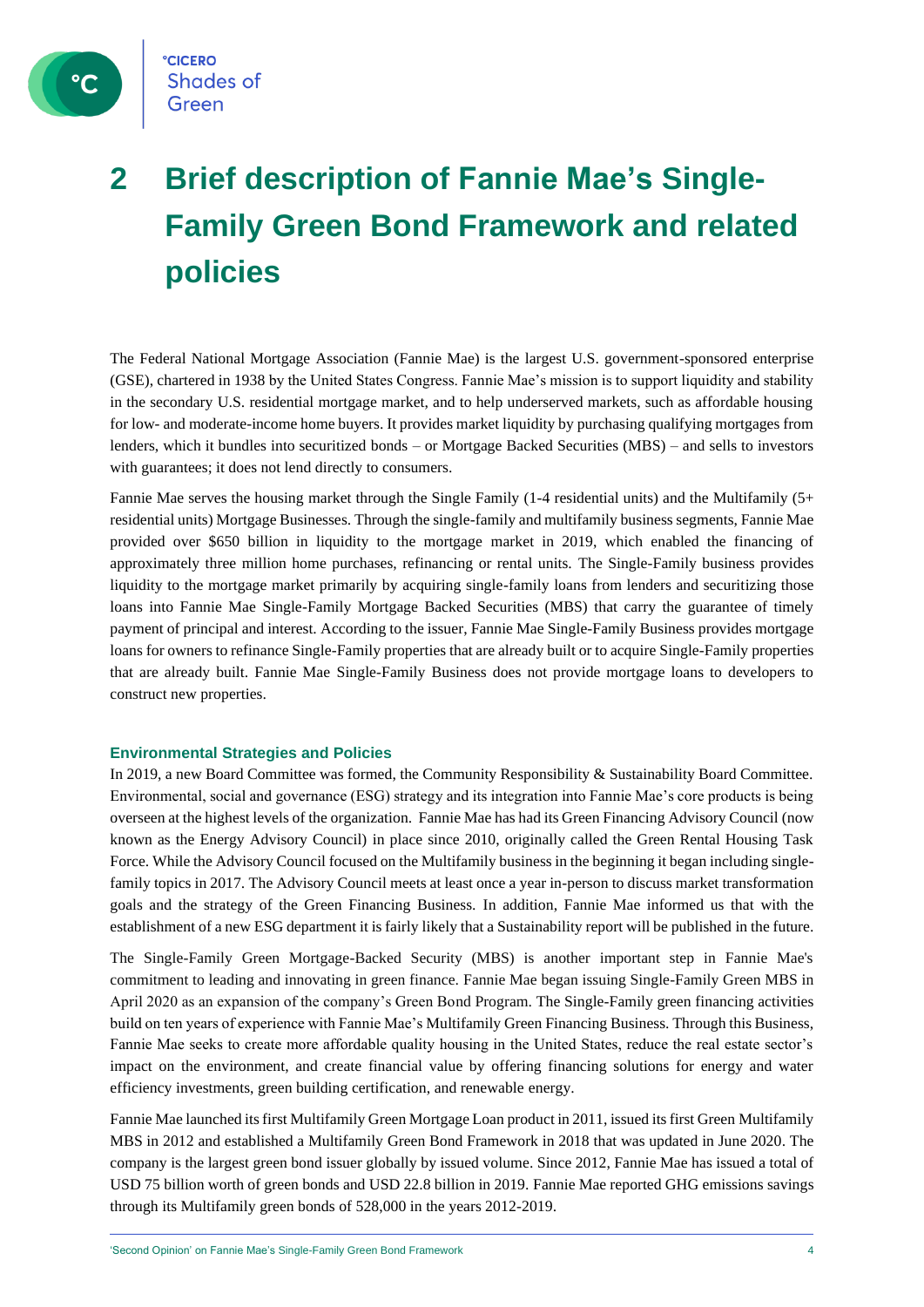#### **Use of proceeds**

The proceeds of Fannie Mae's Single-Family Green MBS program are used to finance mortgage loans backed by Single-Family properties awarded green building certifications at the time construction is completed. The loans have originated and closed prior to the bond being issued. A Green MBS is a Green Bond, where the bond is secured by loans collateralized by existing pieces of real estate.

Fannie Mae has engaged a third-party (Integral Group, LLC) to evaluate the green building certifications available and applicable to single-family homes in the United States. The minimum certification necessary to qualify under Fannie Mae's Single-Family Green Bond Framework is ENERGY STAR Certified Homes Version 3.0, which requires properties to be at least 29% better than the baseline home (International Energy Conservation Code 2006) according to the issuer, which is maps closely to the national median energy use. Fannie Mae does not collect information on types of heating installed and relies on the ENERGY STAR testing requirements and Independent Raters to verify that the types of heating meet or exceed the standards required by ENERGY STAR. Additional certifications listed in table 1 may be included in issuances through the Single-Family Green MBS Program as they either meet or exceed the requirements from ENERGY STAR Certified Homes Version 3.0. Fannie Mae will evaluate this list provided in Table 1 annually to determine if a certification should be removed due to failure to meet the criteria, or if a new certification should be added due to meeting the criteria.

While the Fannie Mae Single-Family business has not provided any price breaks or favorable pricing, the program is focused on leveraging partnerships with lenders who currently are making loans on homes being built and certified as ENERGY STAR. At this time, any price breaks or favorable pricing will be based on market support for the program, e.g., with the idea that should investors pay a premium for these bonds, this premium will in turn be passed through to the lenders and borrowers buying the certified properties.

| <b>Issuing Organization</b>                                                | Certification                      | Version              | Eligibility to<br><b>EU</b> Green<br><b>Bond Standard</b> |
|----------------------------------------------------------------------------|------------------------------------|----------------------|-----------------------------------------------------------|
| <b>USGBC</b>                                                               | <b>LEED</b> Zero                   | LEED Zero Energy Yes |                                                           |
| <b>ILFI</b>                                                                | Living Building Challenge          | 2/3/3.1/4            | Yes                                                       |
| <b>ILFI</b>                                                                | Net Zero Energy                    | 2/3/3.1/4            | Yes                                                       |
| Passive House Institute (PHI)                                              | <b>Certified Passive House</b>     | 2016                 | Yes                                                       |
| Passive House Institute (PHI)                                              | <b>EnerPHit Certified Retrofit</b> | 2016                 | <b>Yes</b>                                                |
| Passive House Institute US (PHIUS)                                         | PHIUS+ Certified                   | 2015                 | <b>Yes</b>                                                |
| Passive House Institute US (PHIUS) PHIUS+ Certified                        |                                    | 2018                 | <b>Yes</b>                                                |
| U.S. Environmental Protection Agency ENERGY STAR Certified Homes 3/3.1/3.2 |                                    |                      | N <sub>o</sub>                                            |
| U.S. Department of Energy                                                  | Zero Energy Ready Home             | Rev. 07              | N <sub>0</sub>                                            |
| U.S. Environmental Protection Agency ENERGY STAR Indoor Air Plus 3         |                                    |                      | N <sub>0</sub>                                            |
| Enterprise Green Community Partners Enterprise Green Communities           | Criteria                           | 2015                 | N <sub>0</sub>                                            |

#### **Table 1: Eligible Certifications**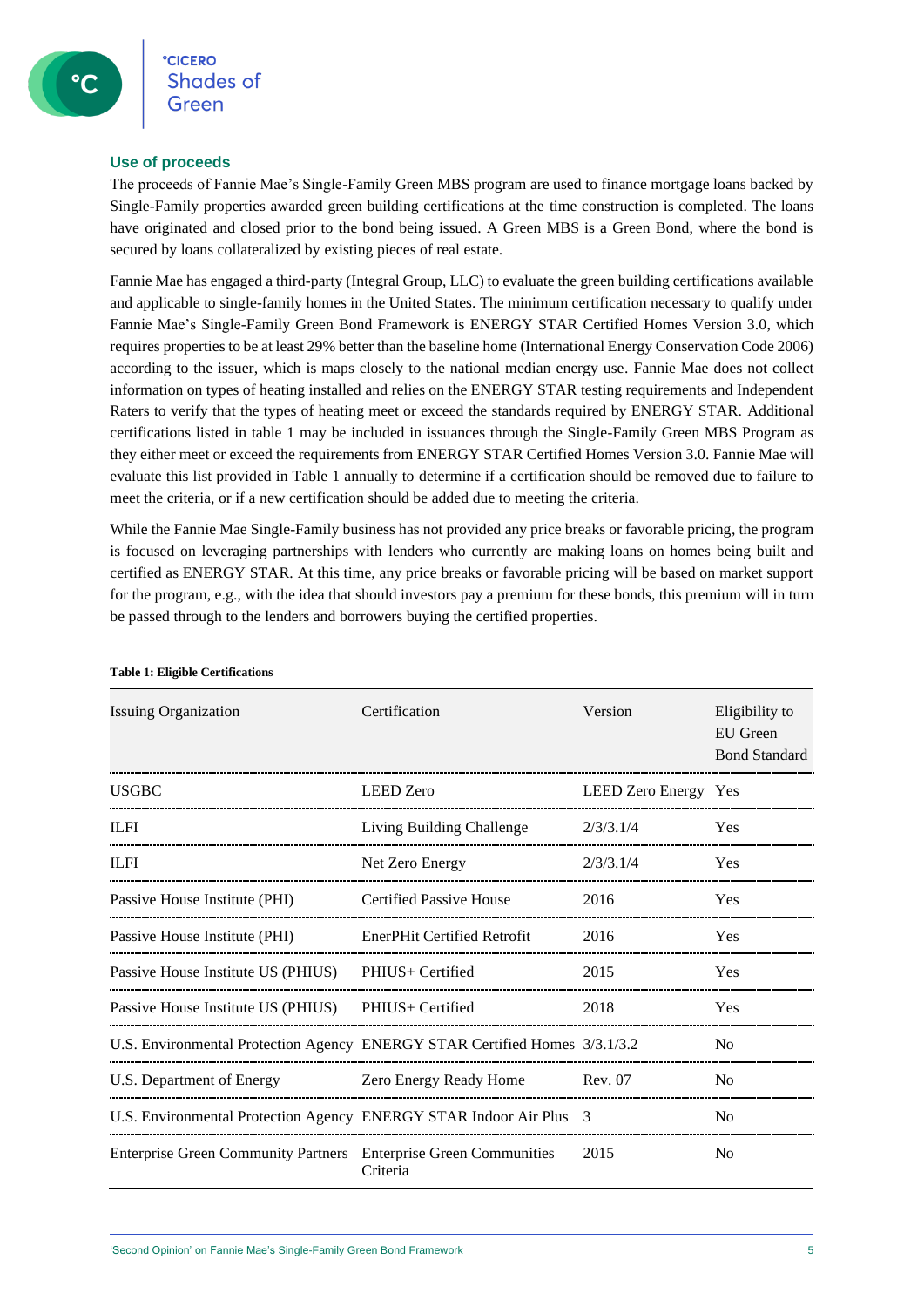| Enterprise Green Community Partners Enterprise Green Communities | Criteria                                                            | -2011 | Nο |
|------------------------------------------------------------------|---------------------------------------------------------------------|-------|----|
| Build it Green                                                   | <b>GreenPoint Rated New Home</b><br>Single-Family (California Only) |       | Nο |
| USGBC.                                                           | <b>LEED</b> Residential                                             |       | Nο |
| USGBC.                                                           | LEED $BD+C$ : Homes                                                 |       | Nο |

#### **Selection**

The selection process is a key governance factor to consider in CICERO Green's assessment. CICERO Green typically looks at how climate and environmental considerations are considered when evaluating whether projects can qualify for green finance funding. The broader the project categories, the more importance CICERO Green places on the governance process.

The Single-Family Green MBS business strategy is led by Fannie Mae's Senior Vice-President for Capital Markets and includes a dedicated team of finance, communications and sustainability experts. The team's expertise includes energy efficiency finance, energy and water efficiency technologies, renewable energy and energy benchmarking protocols to green building certifications. The team reports on issuance and performance of the Single-Family Green MBS business to the executive leadership of the company, including the Vice-President of Enterprise ESG and the Fannie Mae Community Responsibility & Sustainability Board Committee

Loans are considered eligible if the related properties are certified at a minimum to ENERGY START Homes Version 3.0. In addition, before the MBS is issued, Fannie Mae will independently verify the green building certification by validating the certification through a proprietary database developed to capture the approval of the Green Building Certification by the rater.

As part of the process for Fannie Mae to buy a mortgage loan from a Lender, the Lender is required to represent and warrant that the loans it is selling Fannie Mae meets general criteria described in the Fannie Mae Single-Family *Selling Guide*. Once the loan is delivered to Fannie Mae and prior to pooling, the company uses the property address to validate with an independent rater that the property did receive the certification. If the property backing the loan is found to not have a valid green building certification, the loan is not pooled into a Single-Family Green MBS. However, the loan would remain eligible for pooling into other single-family pools.

#### **Management of proceeds**

CICERO Green finds the management of proceeds of Fannie Mae to be in accordance with the Green Bond Principles. No escrow accounts will be used as the amount of proceeds from the bond issuance go to fund the purchase of mortgage loans. The management of the proceeds from these securities are consistent across Fannie Mae's Single-Family securitization program. Once a mortgage loan is acquired from the lender, Fannie Mae securitizes the loan into a fully guaranteed MBS and sells the MBS to the general MBS investor community. The proceeds from the sale of the MBS are used to fund future loan purchases from the lender. The intention of securitizing loans with similar characteristics is to provide liquidity and enhanced value back to the lenders for new origination loans backed by green building certifications.

Fannie Mae will not have unallocated proceeds.

#### **Reporting**

Transparency, reporting, and verification of impacts are key to enable investors to follow the implementation of green finance programs. Procedures for reporting and disclosure of green finance investments are also vital to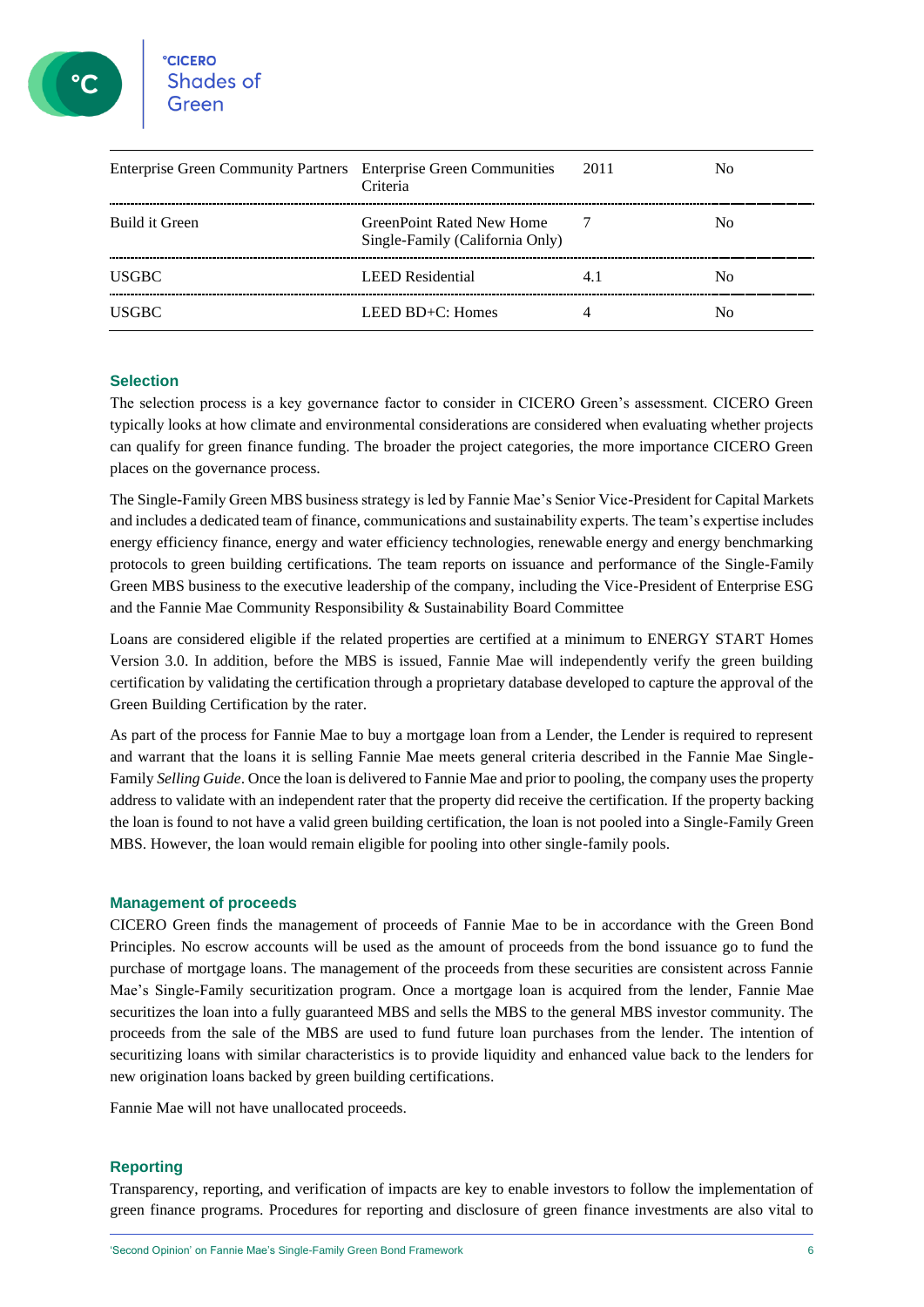

### **CICERO Shades of**

build confidence that green finance is contributing towards a sustainable and climate-friendly future, both among investors and in society.

Fannie Mae maintains a Single-Family Green MBS website (www.fanniemae.com/GreenMBS). This page provides a high-level overview of Fannie-Mae's Single-Family Green MBS program as well as a listing of the Green MBS issued to date. Fannie Mae will also list the type of certification as soon as Fannie Mae begins receiving loans backed by properties certified with other accepted green building certifications other than ENERGY STAR. In addition, Fannie Mae's Single-Family Business publishes at-issuance and ongoing data for all Single-Family MBS through a web-based system called PoolTalk®. Through PoolTalk, investors can obtain comprehensive information about single-family securities and the underlying loans (e.g., security, loans and general property information but not yet information on certification and other impact metrics).

Fannie Mae has informed us that the company will publish an annual investor report. According to the issuer, the Single Family report will aim to be consistent with the Multifamily impact reports published and focus on kBTU of source energy saved, gallons of water saved, greenhouse gas emissions prevented, savings to the home owners, jobs created/supported by the construction of the homes, economic output per dollar invested. Fannie Mae informed us that they will mostly utilize an external party to help with impact aggregation and reporting. In addition, the issuer stated that due to US privacy concerns, they will be unable to gain access to the energy and water consumed by the individual homes, but that they will determine the best way to represent this information based on the information Fannie Mae has on the homes and locations.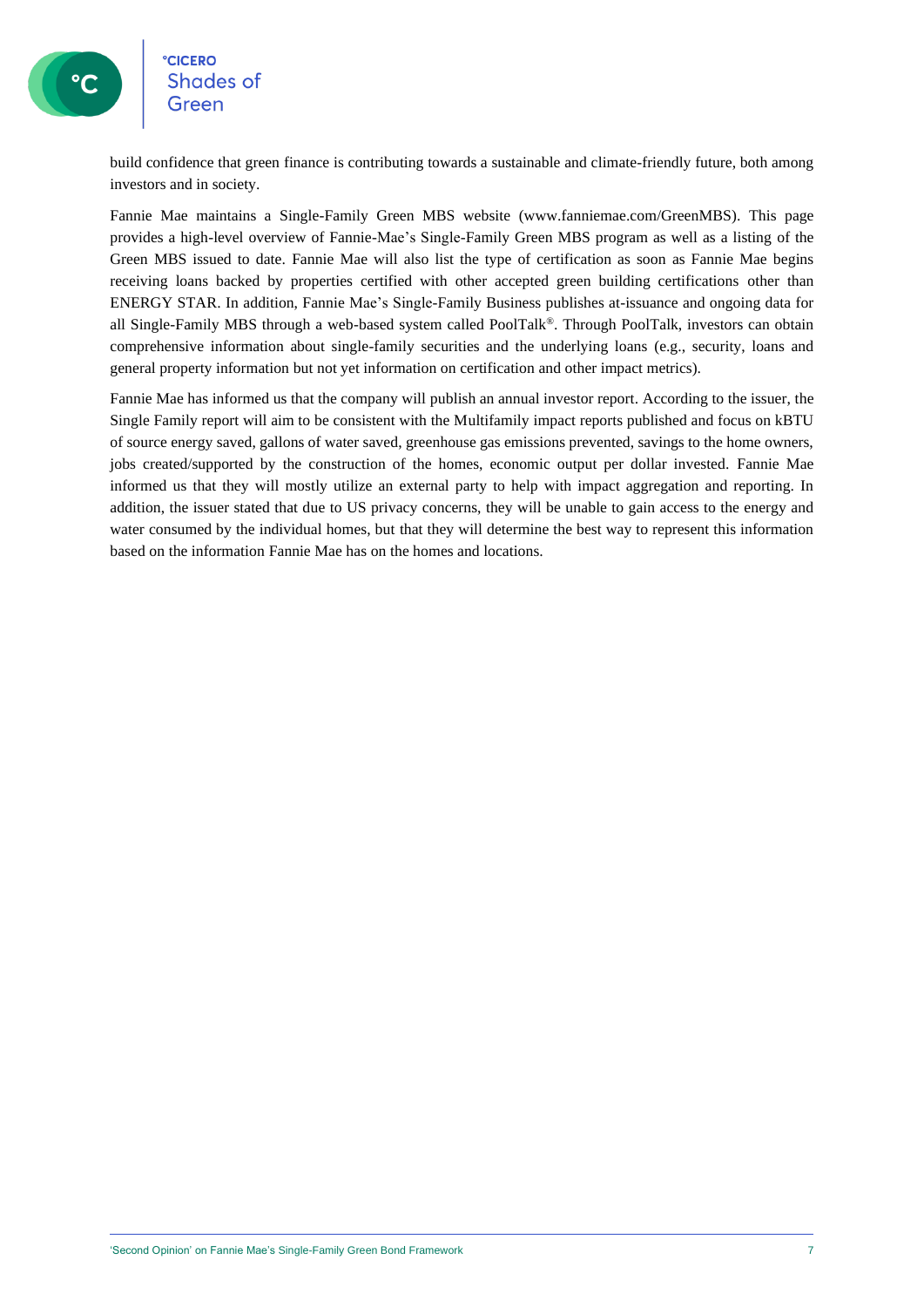

### **3 Assessment of Fannie Mae's Single-Family Green Bond Framework and policies**

The framework and procedures for Fannie Mae's green bond investments are assessed and their strengths and weaknesses are discussed in this section. The strengths of an investment framework with respect to environmental impact are areas where it clearly supports low-carbon projects; weaknesses are typically areas that are unclear or too general. Pitfalls are also raised in this section to note areas where Fannie Mae should be aware of potential macro-level impacts of investment projects.

#### **Overall shading**

Based on the project category shadings detailed below, and consideration of environmental ambitions and governance structure reflected in Fannie Mae's Single-Family Green Bond Framework, we rate the framework **CICERO Light Green.**

#### **Eligible projects under the Fannie Mae's Single-Family Green Bond Framework**

At the basic level, the selection of eligible project categories is the primary mechanism to ensure that projects deliver environmental benefits. Through selection of project categories with clear environmental benefits, green bonds aim to provide investors with certainty that their investments deliver environmental returns as well as financial returns. The Green Bonds Principles (GBP) state that the "overall environmental profile" of a project should be assessed and that the selection process should be "well defined".

| Category         | Eligible project types                             | Green Shading and some concerns                                  |
|------------------|----------------------------------------------------|------------------------------------------------------------------|
| Green            | <b>Green building certifications</b>               | <b>Light Green</b>                                               |
| <b>Buildings</b> | Certified properties that comply with $\checkmark$ | Voluntary environmental certifications provide varying           |
|                  | the following criteria:                            | levels of measurement of environmental footprints for            |
|                  | Require ENERGY STAR v3 as                          | a building.                                                      |
|                  | part of the certification                          | While Fannie Mae requires eligible single-family<br>$\checkmark$ |
|                  | Have requirements equivalent to<br>$\bullet$       | properties to be at least ENERGY STAR Version 3.0                |
|                  | <b>ENERGY STAR Version 3.0</b>                     | certified, Fannie Mae does not exclude fossil fuel               |
|                  | Have requirements that go                          | based direct heating in the properties (e.g., oil $\&$ gas       |
|                  | above and beyond ENERGY                            | based heating) and has no further requirements                   |
|                  | STAR <sub>v3</sub>                                 | regarding public transport access and building material          |
|                  | Meet the eligibility                               | impacts.                                                         |
|                  | requirements of the EU Green                       | <b>ENERGY STAR Version 3.0 certified is</b>                      |
|                  | Bond Standard for new                              | approximately 29% more energy efficient than the                 |
|                  | construction, as these standards                   | national building code IECC 2006 (which maps along               |
|                  | typically achieve 75-100%                          | the national median) and comparable to the                       |
|                  | energy savings from the                            | performance of IECC 2012, and nearly as stringent as             |
|                  | baseline home.                                     | IECC 2015. Seven states already adopted IECC 2018.               |
|                  |                                                    | Currently Fannie Mae's pools are currently comprised             |
|                  |                                                    | of 100% ENERGY STAR with no further information                  |
|                  |                                                    | on which specific version. Fannie Mae informed us                |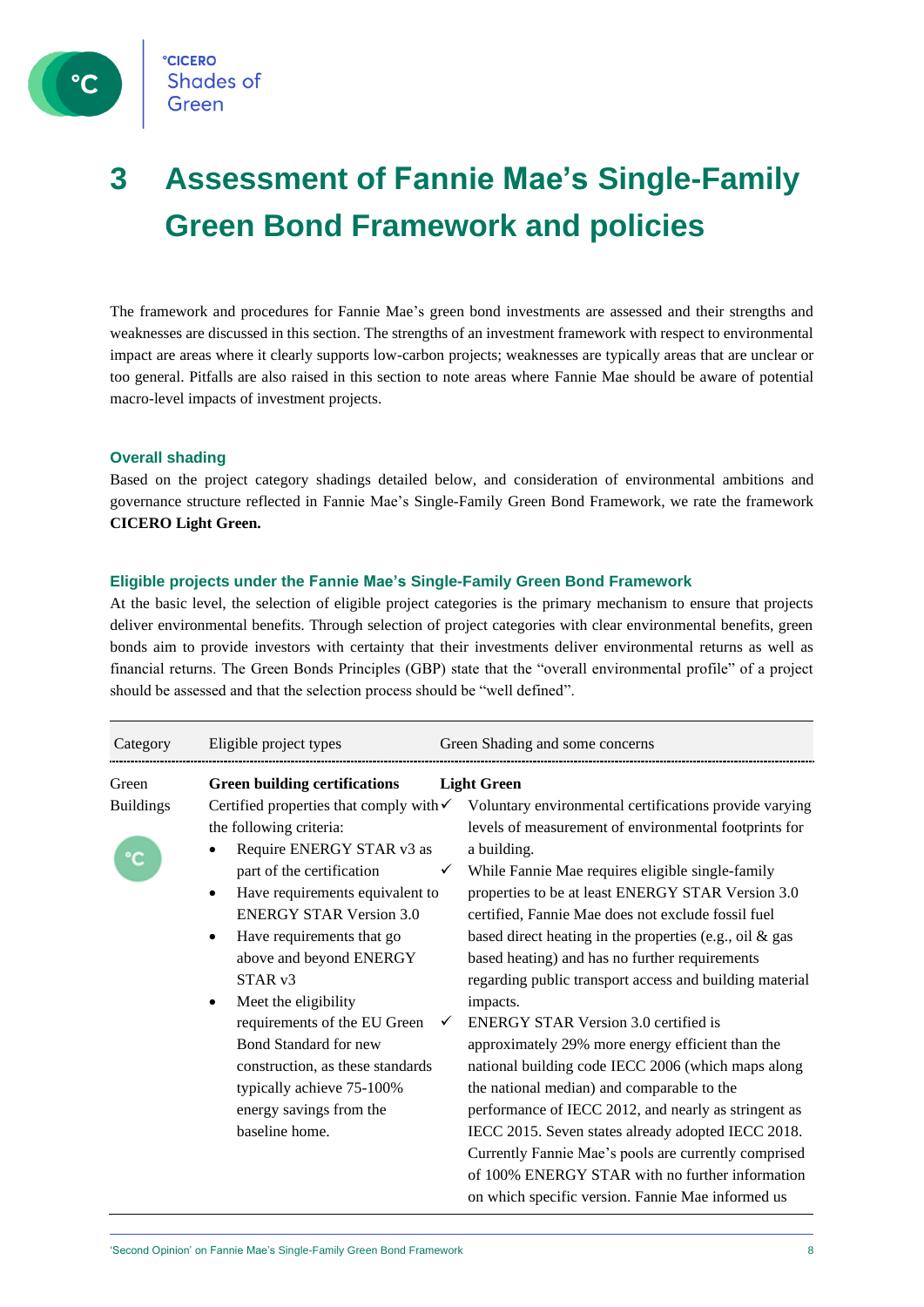

that over the next few months the program is expected to be expanded to other lenders and builders targeting additional building certifications.

In a low-carbon 2050 perspective, the energy performance of buildings is expected to be improved, with passive and energy-contributing housing technologies becoming more mainstream and the energy performance of existing buildings greatly improved through refurbishments. It is a strength that passive house certifications are included.

Table 1. Eligible project categories

#### **Governance Assessment**

Four aspects are studied when assessing the Fannie Mae's governance procedures: 1) the policies and goals of relevance to the green bond framework; 2) the selection process used to identify eligible projects under the framework; 3) the management of proceeds; and 4) the reporting on the projects to investors. Based on these aspects, an overall grading is given on governance strength falling into one of three classes: Fair, Good or Excellent. Please note this is not a substitute for a full evaluation of the governance of the issuing institution, and does not cover, e.g., corruption.

Fannie Mae has well-established governance and risk management procedures from the Multifamily green finance program. While Fannie Mae indicated they would issue a sustainability report in our assessment of their Multifamily Green Bond Framework in 2018, Fannie Mae still has not put forward organizational or programlevel targets for GHG reductions and has not issued a sustainability report including projected GHG emissions to be reduced by its lending portfolio. Fannie Mae informed us that with the establishment of a new ESG department it is fairly likely that a Sustainability report will be published in the future. The company has clearly defined selection criteria that rely on external, established green building certifications that require a minimum energy

efficiency improvement. Fannie Mae provides an overview of Fannie-Mae's Single-Family Green MBS program as well as a listing of the Green MBS issued to date. In addition, Fannie Mae has informed us that the company will publish an annual investor report. The Single Family report will aim to be consistent with the Multifamily impact reports The overall assessment of Fannie Mae's governance structure and processes gives it a rating of **Good**.



#### **Strengths**

It is a strength that Fannie Mae has now expanded ts Green Bond program to include Single-Family properties. While Fannie Mae Single-Family does not provide any price breaks or favorable pricing, the program is focused on leveraging partnerships with lenders who currently are making loans on homes being built and certified as ENERGY STAR. The idea is, should investors pay a premium for these bonds, this premium will in turn be passed through to the lenders and borrowers buying the certified properties. Through this process Fannie Mae encourages and raises awareness of green buildings and their climate impacts. Through this initiative and Fannie Mae's considerable market presence, this is expected to raise the floor on environmental performance of properties in this market. Furthermore, it is a strength that Fannie Mae has an explicit energy efficiency requirement that goes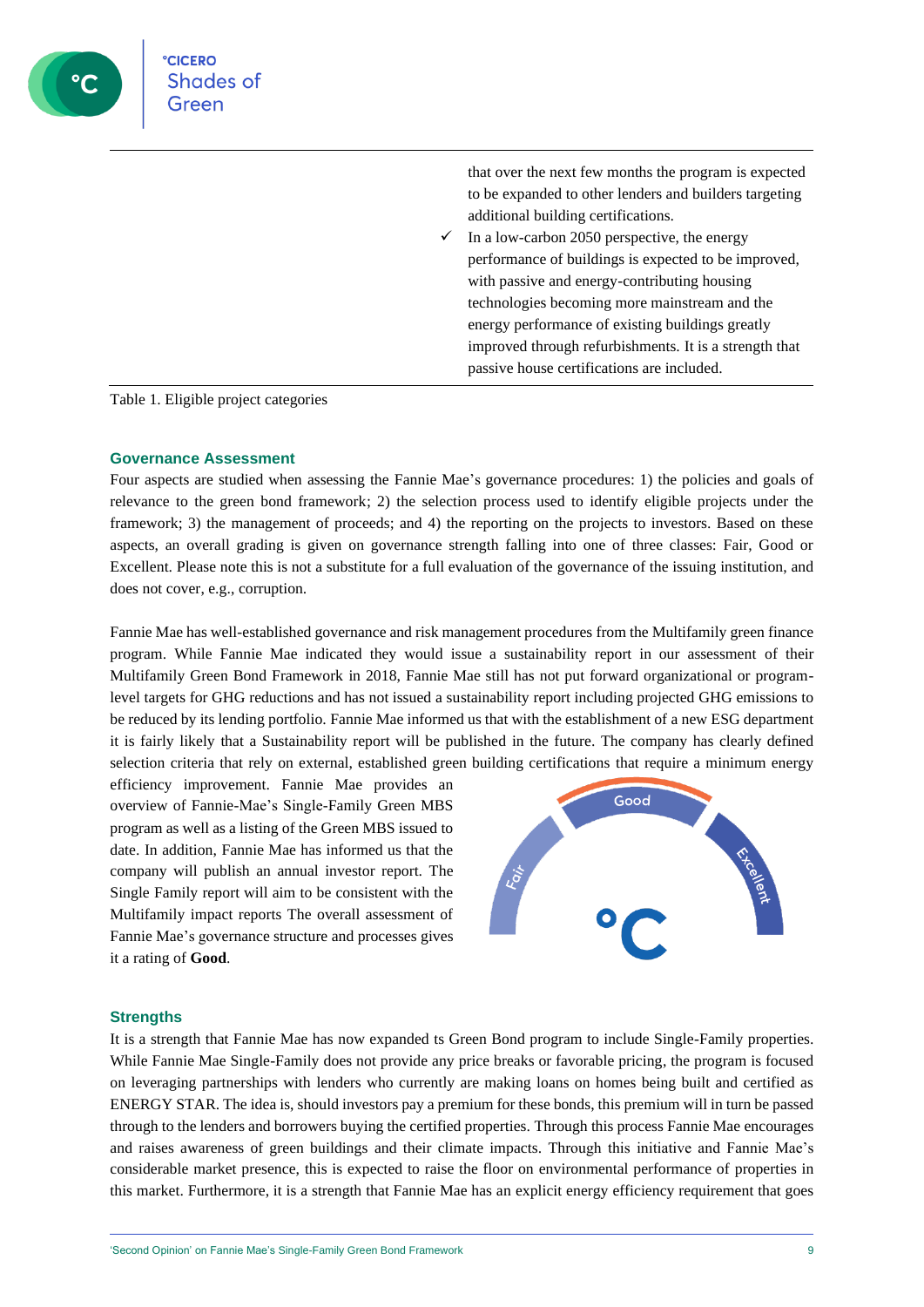**CICERO** Shades of

beyond the national building baseline. All eligible green building certifications undergo an additional external analysis and have to meet or exceed the energy efficiency criteria from ENERGY STAR Homes Version 3.0.

Fannie Mae also reviews exposure to flood risk, which is an effective first assessment of physical climate change risk. Fannie Mae's lenders are required to review properties' exposure to flood risk, which is based on the latest available flood zone maps according to the issuer. Fannie Mae generally will not purchase a loan backed by a property in a flood risk area that is not participating in the National Flood Insurance Program (NFIP).

#### **Weaknesses**

It is a weakness that in many cases properties could qualify that comply only with the adopted state's building code, with limited climate impacts compared to what is necessary for a low carbon future. Fannie Mae chose the International Energy Conservation Code (IECC) 2006 as a baseline as it maps closely to the national median EUI from the Residential Energy Consumption Survey (RECS) database and most states in the country have adopted codes either comparable to or better than IECC 2006.While ENERGY STAR v3 certification represents a 29% savings in site energy use compared to the IECC 2006 baseline, the resulting performance is roughly comparable to the performance of IECC 2012, and nearly as stringent as IECC 2015. However, 29 states already adopted IECC 2009, 3 states adopted IECC 2015 and 7 states have adopted the IECC 2018.<sup>2</sup> We encourage the issuer to tighten these requirements over time, after the program is established.

#### **Pitfalls**

Voluntary green building certifications do not guarantee reduced emissions or other environmental benefits. This is countered by Fannie Mae's ambition on building certifications that requires eligible buildings to be at least certified at an ENERGY STAR Version 3.0 level (at least 29% better than the national baseline). Fannie Mae analyzes the significant degree of variation in requirements from the certification programs and excludes voluntary green building certifications that do not guarantee sufficiently reduced emissions or other environmental benefits. However, the Single-Family Green Bond Framework does not distinguish between different certification groups yet, as is done in Fannie Mae's Multifamily Green Bond Framework. This results in the lowest level of eligible certifications forming the basis for eligibility. Fannie Mae informed us that they will finalize the completion of the buildout of the database in August/September 2020 and that they will have the ability to distinguish and analyze information regarding the different certifications and versions. In addition, the resulting emission reductions from the varying levels and scores within the certification programs can vary greatly. Currently the pools are comprised of 100% ENERGY STAR Certified properties without further information on which specific version. When Fannie Mae begins receiving loans backed by properties certified with the other accepted green building certifications, they will report on the type of certifications awarded.

Further, GHG emissions of the buildings and the related transportation and supply chain emissions are not explicitly targeted or reported on by Fannie Mae. Fannie Mae informed us that public transportation is not a consideration for certification. In addition, building materials are only considered in terms of quantity. ENERGY STAR requires advanced framing which reduces the amount of material being used in framed construction. According to the issuer, Fannie Mae will be unable to gain access to and report on the actual energy and water consumed by the individual homes due to US privacy concerns, but they will determine the best way to represent this information based on the information on the homes and locations which Fannie Mae will collect through a tool estimating emissions and energy use. The issuer is encouraged to consider GHG emission consideration at an aggregate level for transparency on, and management of, climate impact and to set dedicated targets to manage the estimated emissions.

<sup>2</sup> <https://www.energycodes.gov/status-state-energy-code-adoption>

<sup>&#</sup>x27;Second Opinion' on Fannie Mae's Single-Family Green Bond Framework 10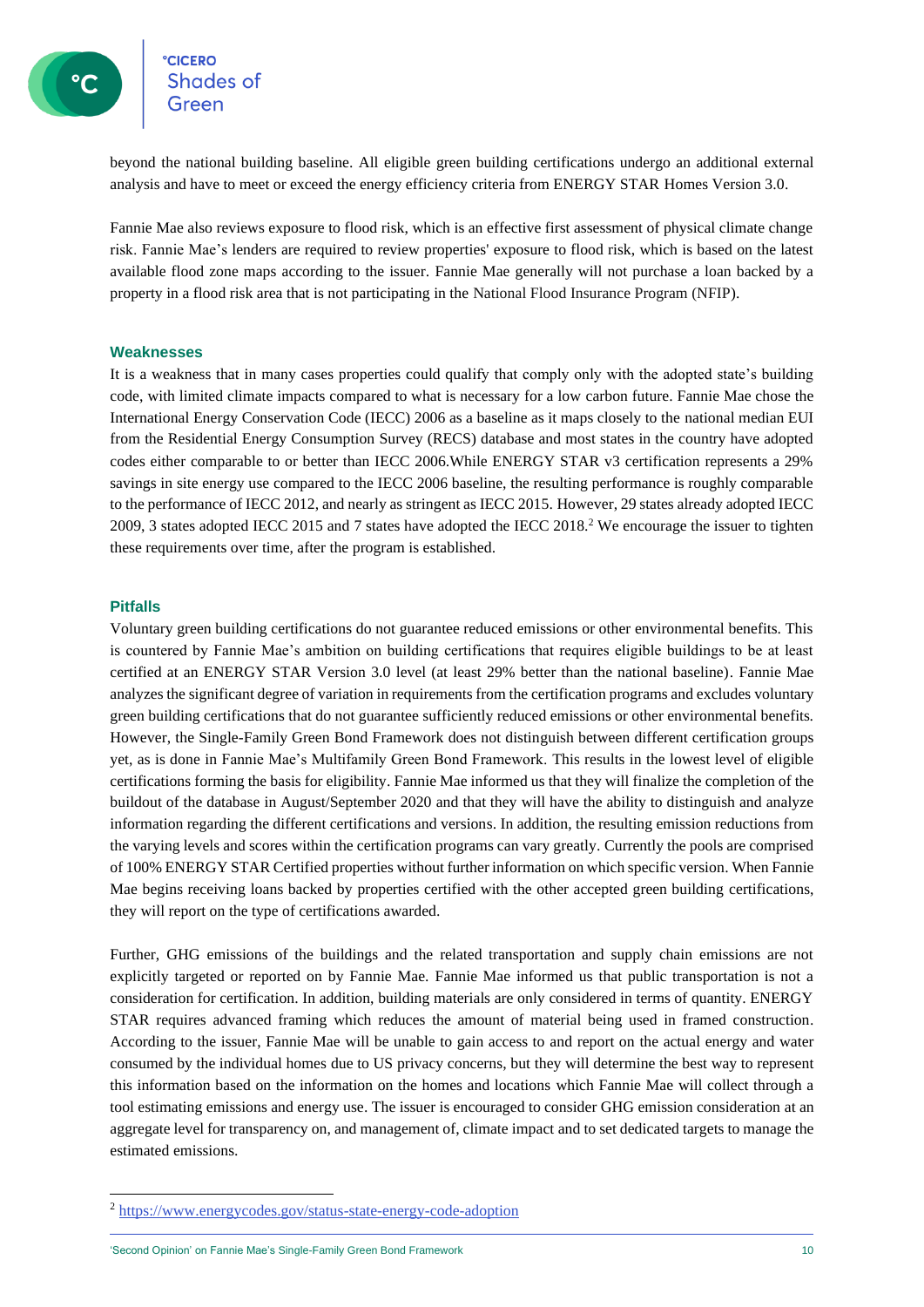**CICERO** Shades of

While Fannie Mae has a minimum energy efficiency requirement for certified buildings, some of the buildings obtaining certification might include fossil fuel elements, such as direct fossil fuel-based heating (e.g., oil & gasbased heating). This is of particular concern as Fannie Mae does not collect information on types of heating installed and relies on the ENERGY STAR testing requirements and Independent Raters to verify that the types of heating meet or exceed the standards required by ENERGY STAR. CICERO Shades of Green encourages Fannie Mae to consider the possible lock-in risks via extension of the lifetime of fossil fuel-based equipment and possible rebound effects that result in increased energy use.

While it is a strength that Fannie Mae screens for flood risks according to governmental flood maps it nevertheless constitutes a pitfall that the actual risk exposure might be severely understated and, e.g., do not account flooding caused by intense rainfall and sea-level rise.<sup>3</sup> Stronger hurricanes in combination with sea level rise in coastal areas, in addition to increases in heavy precipitation and flooding in urban areas, have already been observed and are expected to increase in the US by mid-century across the range of climate scenarios explored in the IPCC  $4<sup>th</sup>$ Assessment Report.<sup>4,5</sup> Meanwhile, increased water stress is expected in the southern region of the US. These physical impacts of climate change can cause property damage, discount property value, increase operational costs, and increase insurance premiums or change insurance coverage for coastal and urban communities in North America. We encourage Fannie Mae to expand its climate resilience screening regarding flooding as well as other physical climate risks such as, e.g., heat stress.

<sup>3</sup> <https://riskybusiness.org/report/national/>

<sup>4</sup> Shades of Climate Risk, CICERO 2017 [\(https://cicero.oslo.no/en/climateriskreport\)](https://cicero.oslo.no/en/climateriskreport)

<sup>&</sup>lt;sup>5</sup> Flood Risk for Investors, CICERO 2018 [\(https://www.cicero.oslo.no/en/posts/news/half-of-flooding-damage](https://www.cicero.oslo.no/en/posts/news/half-of-flooding-damage-left-uninsured)[left-uninsured\)](https://www.cicero.oslo.no/en/posts/news/half-of-flooding-damage-left-uninsured)

<sup>&#</sup>x27;Second Opinion' on Fannie Mae's Single-Family Green Bond Framework 11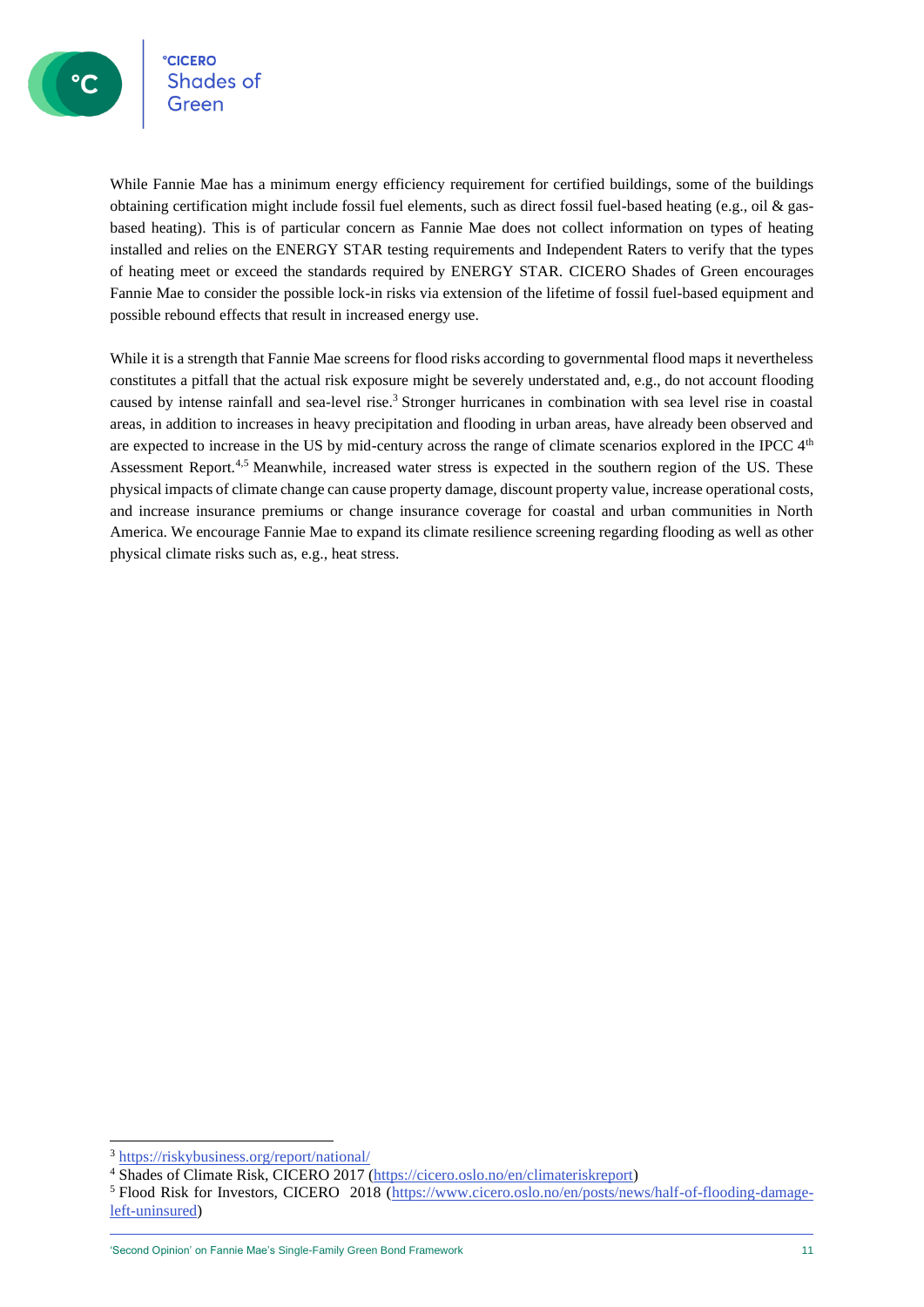

 $^{\circ}$ 

## **Appendix 1:**  Referenced Documents List

| <b>Document</b><br><b>Number</b> | <b>Document Name</b>                                            | <b>Description</b>                                                                                                                                                                                              |
|----------------------------------|-----------------------------------------------------------------|-----------------------------------------------------------------------------------------------------------------------------------------------------------------------------------------------------------------|
| 1                                | Fannie Mae Single-Family Green Bond<br>Framework June, 2020     | Fannie Mae's green bond framework with detailed<br>descriptions of products and governance products<br>for quality control, monitoring, reporting, and<br>verification.                                         |
| 2                                | Fannie Mae Code of Conduct                                      | Policy manual and guidance for staff conduct and<br>business ethics                                                                                                                                             |
| 3                                | Fannie Mae 10k_2017                                             | Public financial disclosure form with detailed<br>information about performance and structure                                                                                                                   |
| 4                                | Fannie Mae: America's Housing Partner –<br>2017 Progress Report | Report reviewing organizational targets and<br>performance in market share, portfolio make up,<br>product development, and initiatives such as green<br>financing and the Sustainable Communities<br>Challenge. |
| 5                                | Multifamily Green Bond Impact Report 2019                       | Fannie Mae's impact report for 2019                                                                                                                                                                             |
| 6                                | Excel file for all Green Bond issuances                         | Fannie Mae's Green Bond issuances downloaded<br>as an excel file from its website                                                                                                                               |
| 7                                | FannieMae Impact Calculator                                     | Excel document for impact calculation                                                                                                                                                                           |